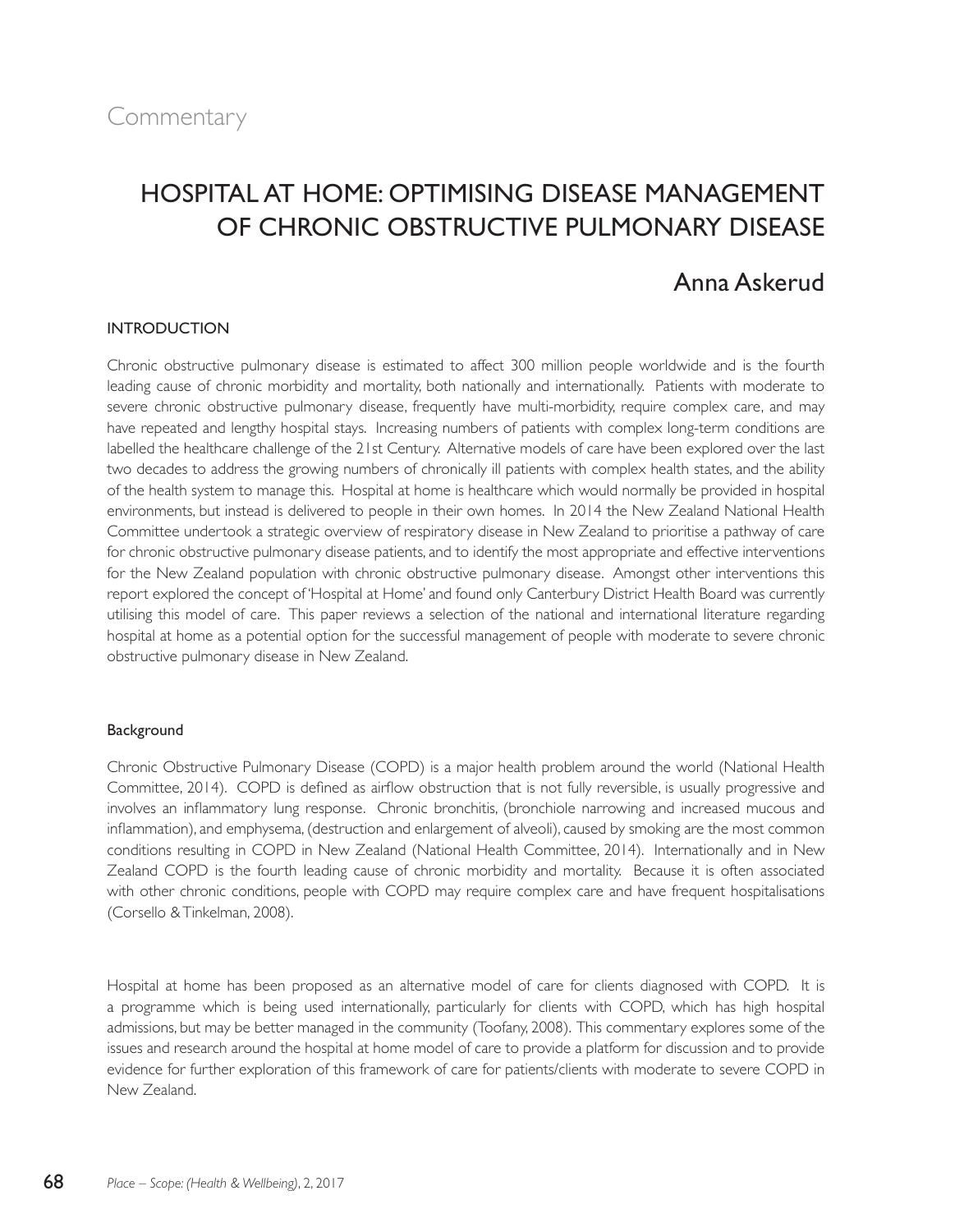#### Chronic obstrctive Pulmonary Disease

New Zealand (NZ) has high hospital admission rates for COPD compared to other countries in the Organisation for Economic Co-operation and Development (OECD) (Milne & Beasley, 2015). In 2012, the Southern District Health Board (SDHB) had 963 COPD admissions of 352 people causing a budget impact of NZ\$4.6 million (Milne & Beasley, 2015). Hospital admission rates for Mäori, Pacific Islanders, men and women from low socioeconomic areas, the elderly and those from rural areas have disproportionate hospital admission rates and NZ Mäori have twice the COPD hospitalisation rates of non-Mäori (Milne & Beasley, 2015). The World Health Organisation has suggested strategies to improve the burden of COPD internationally. These suggestions include better surveillance to map the magnitude of the disease and analyse determinants, and primary prevention to reduce risk factors such as smoking, poor nutrition, lower respiratory infections and air pollution. Secondary and tertiary prevention strategies such as identifying cost effective interventions, improving accessibility and upgrading standards of care considered as integral to improved health outcomes for COPD (World Health Organisation, 2002).

In 2014, the National Health Committee used both the Australasian COPD-X guidelines and the UK National Institute for Health and Care Excellence (NICE) COPD guidelines to inform a strategic review of respiratory disease in NZ. The goal of the National Health Committee was to prioritise an evidence-based pathway of care for people with COPD (National Health Committee, 2014). The mandate was also to identify the most appropriate and effective interventions for the NZ COPD population. Similar to other western countries the report found that over half of people with COPD had co-morbidities meaning their care requirements were complex. The report states that people with moderate to severe and end stage COPD comprise 6% of the COPD population, but utilise half of all the costs for this condition (National Health Committee, 2014). The largest costs sustained are attributed to hospital care, including emergency department visits (National Health Committee, 2014).

As well as reviewing the current pathway for COPD the National Health Committee reviewed new opportunities for COPD care and investigated telehealth, emerging technology and primary and secondary integrated models of care utilising respiratory personnel in the home – a hospital at home model of care (National Health Committee, 2014). An integrated care model with access to respiratory physicians was found to be currently utilised only at the Canterbury District Health Board (CDHB). The hospital at home model of care was found to be most useful for the moderate to severe COPD population. Programmes such as the CDHB respiratory service have developed in Christchurch are usually based on an integrated model of care working between primary and secondary care (Wigens, 2016). This programme identifies patients most at risk of hospital admission and utilises registered nurses and care assistants to provide a programme of support. The patients have access to a respiratory physician and acute action plans are developed, along with referral to pulmonary rehabilitation and discussions around advanced care plans (Wigens, 2016).

Following international trends Primary Health Care (PHC) could be an integral part of hospital at home care if it was to be utilised in New Zealand (Corsello & Tinkleman, 2008). Until the 1990s the NZ health system had a fragmented primary health care system with the General Practitioner (GP) as the lead, and often-sole provider of primary care (National Health Committee, 2007). At the end of the last century, increasing long-term conditions and the ageing population meant that current model of healthcare was predicted to be unsustainable in future years (National Health Committee, 2007). In 2007 the National Health Committee suggested that an American model of care, the Chronic Care Model (Wagner, 1998), be integrated into NZ, PHC programmes. The model proposed a redesign of PHC and suggested that primary healthcare organisations identify people with complex and multi-morbid chronic conditions. The aim of the model has been to improve the management of patient care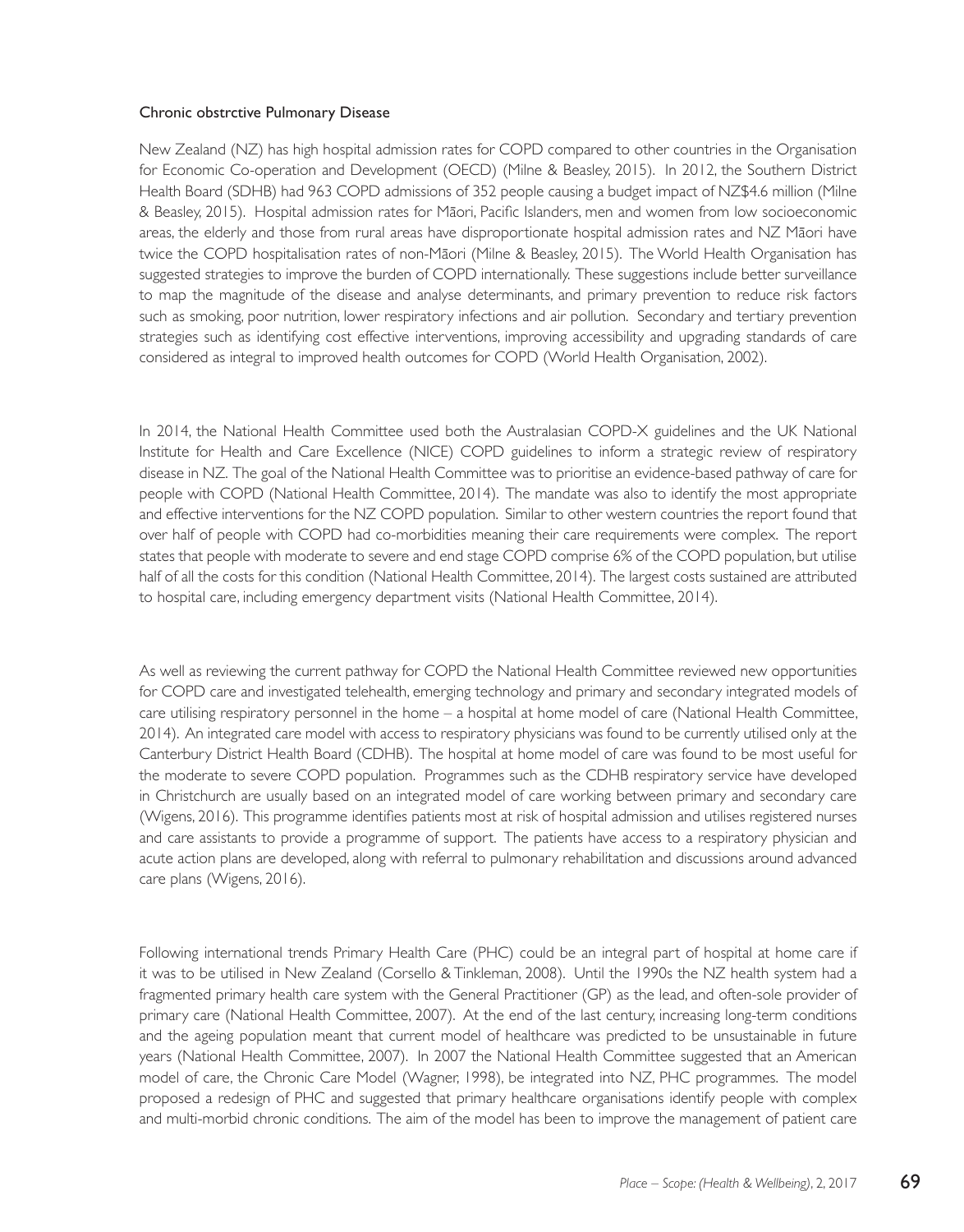through regular assessments of both physical and psychosocial status (Wagner, 1998). This model is now utilised in PHC worldwide and provides sustainable integrated care as multi-disciplinary teams work proactively with patients to improve management of their condition in a long-term relationship. This model seeks to empower patients to self-manage their conditions and thus prevent hospital admissions (Coleman, Austin, Brach & Wagner, 2013).

From the beginning of this century, the USA health organisations Kaiser Permanente and Veterans Health began to develop large integrated care delivery systems based on the Chronic Care Model (National Health Committee, 2007). These health systems advanced the concept of the medical home to help co-ordinate and navigate healthcare for those with complex long-term conditions. In the UK, the Virtual ward utilises community matrons who employ hospital at home principles to work collaboratively with the patient and provide options for integrated care (Ross, Curry & Goodwin, 2011; Toofany, 2008). Shared personal health information is integral to the success of the medical home and a central database of health information, which, works seamlessly between the patient and their primary and secondary health organisations, is vital. Action plans, which caregivers and patients have access to, are important tools. These action plans ensure patients know what to do when exacerbations of their condition occur and their care wishes are communicated to health professionals. Care plans are created in collaboration with the primary healthcare multi-disciplinary team and, due to the integrated health information database, are visible to all people involved in the person's healthcare with the patient having ownership of their own care plan (Jalota & Jain, 2016).

For healthcare providers, organisations and people with COPD the goal is to improve the pathway of care and their quality of life (Corsello & Tinkleman, 2008). Utilising evidence-based guidelines suggests that enhancing people's access to healthcare and providing integrated care from a multi-disciplinary team provides patient centred and effective care. Applying Wagner's (1998) Chronic Care Model in PHC may help to align treatment methods and goals and improve care co-ordination for people with complex long-term conditions (Coleman, Austin, Brach & Wagner, 2013). COPD in particular is a chronic disease where integrated and collaborative care is vital as selfmanagement, ongoing home monitoring and early intervention can significantly improve health outcomes (Corsello & Tinkelman, 2008). A hospital at home model of care, utilising an integrated multi-disciplinary healthcare team seeks to work collaboratively with the patient to mutually agree treatment and provide a pathway of care in an environment suited to the persons' needs.

# Defining hospital at home for COPD

Hospital at home was originally developed in France in 1961 as an alternative to hospital care for terminally ill patients, and began to be utilised in the United Kingdom in 1978 (Toofany, 2008). From its inception, there has been criticism around the cost effectiveness and patient satisfaction with the scheme (Toofany, 2008). Ideally, hospital at home should provide equally good healthcare to the care received by an inpatient, and this care should be at least cost equivalent and acceptable to patients and their caregivers (Toofany, 2008). Although financially superior in the short term, the longer treatment time of hospital at home often negates any cost savings. Toofany (2008) suggests that health outcomes for patients receiving hospital at home care were similar to those receiving hospital based care.

A study of hospital at home completed by Ricauda et al., (2008) evaluated hospital readmission rates and mortality after six months for elderly people with COPD. There were 52 people assigned to a medical ward and 52 people allocated to a hospital at home service. Ricauda's et al., (2008) findings noted that acute hospital admissions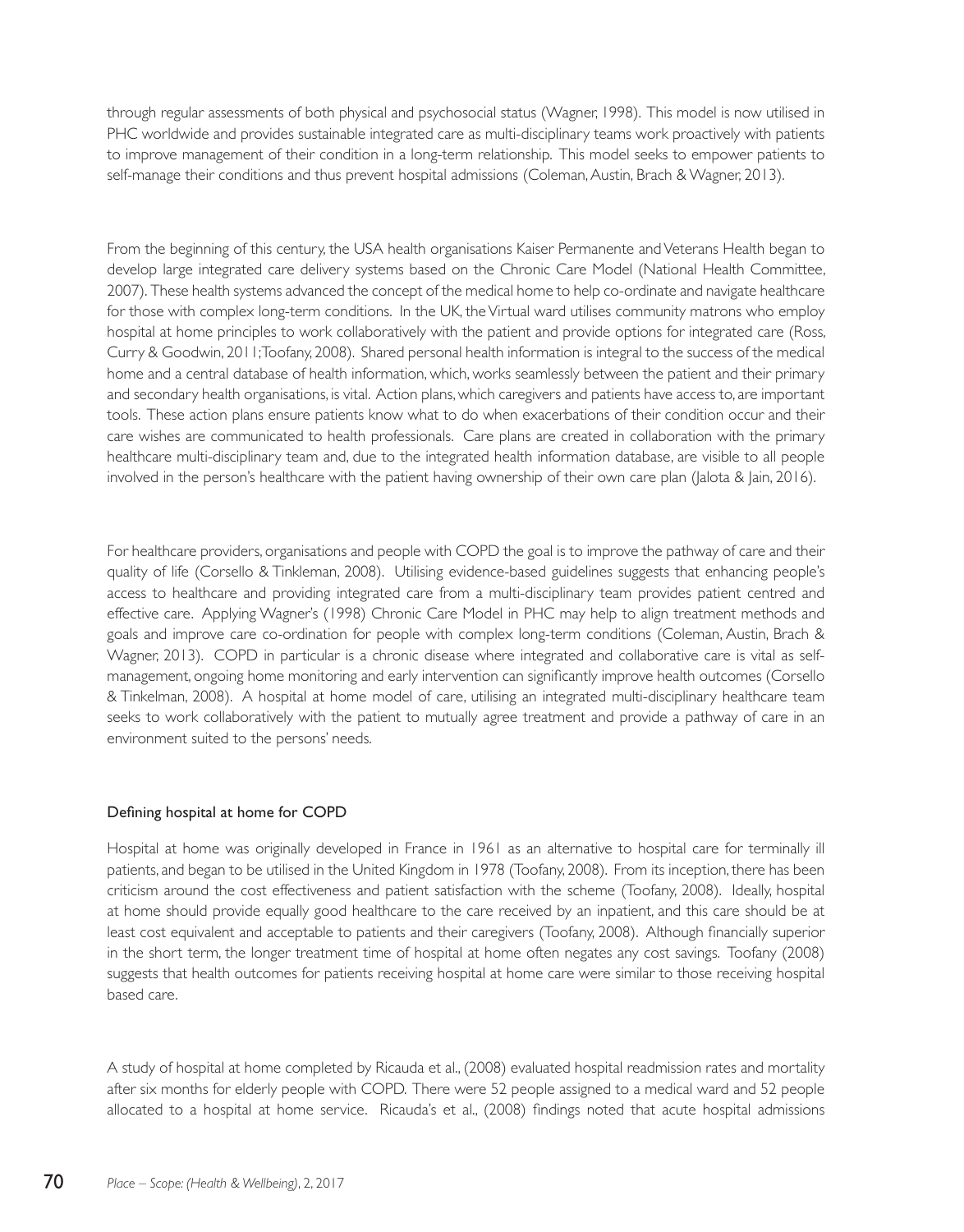were particularly hazardous for the elderly with more risk of iatrogenic illness, functional decline and an increased risk of falls and confusion. The hospital at home programme emphasised education regarding smoking cessation, nutrition and the management of daily activities. Energy conservation, education regarding pharmaceuticals and early recognition of exacerbations of their condition were also included in the care plan for hospital at home care. The result of this focus on self-management was that hospital at home care was associated with a reduction in hospital readmissions and subsequently a reduction in the cost of care. Hospital at home patients were cared for approximately twice as long as patients in the hospital, but none of these patients were consequently admitted to hospital or to long-term residential care. The study concluded that this programme was cost effective and significantly reduced the burden on acute hospital beds in the long term (Ricauda, et al., 2008)

In NZ, an integrated long-term condition service by CDHB brings together hospital and community services to provide care for COPD patients in a primary healthcare setting and strives to keep people at home managing their own health conditions with support. Along with support at home, patients with COPD enrolled in the Canterbury Community Rehabilitation Enablement and Support (CREST) scheme are identified individually with a 'blue card'. The individualised management plan identifies their ideal oxygen saturation levels as well as usual medications and other important information regarding their care wishes. These people also have telephone access to a respiratory doctor. The goal of CREST is to improve the patient journey, reduce length of hospital stay, prevent readmissions and delay admission to rest homes for over 65year olds. This six-week programme initially provides daily visits and is staffed by healthcare assistants with Registered Nurse (RN) oversight, respiratory physicians and allied health care professionals. It cares for up to 90 patients at one time (Wigens, 2016).

#### Primary healthcare for optimising management of COPD in NZ

The National Health Committee (2014) proposed an ideal pathway for people with COPD. Early detection is important to ensure timely treatment can begin and smoking cessation is instigated promptly. Pulmonary rehabilitation referral is an important link in providing education and information on advanced care planning and medications, in addition to teaching breathing techniques and coping strategies. The National Health Committee (2014) confirmed that people should ideally be cared for in primary healthcare organisations rather than in secondary care. In the last two decades, there have been many models of care proposed for the management of long term conditions in which primary health care has been highlighted as the preferred principle health organisation. Hospital at home for people with COPD is another model of care in which primary health care is fundamental (National Health Committee, 2007).

A recent Otago study highlighted some of the issues in long-term conditions care in the NZ, PHC context (Stokes, Tumilty, Doolan-Noble & Gauld, 2017). Multi-morbidity, is defined as having two or more chronic conditions, and may be difficult to manage in primary care where the disease management model is for single disease care (Stokes, Tumilty, Doolan-Noble & Gauld, 2017). This qualitative study revealed that GPs and Practice Nurses (PN) struggled to give people with multi-morbidity satisfactory care due to time constraints and clinical decision-making processes (Stokes, Tumilty, Doolan-Noble & Gauld, 2017). The disadvantage of optimising management of COPD in the primary healthcare setting is that the NZ model of PHC is fee based. Due to financial constraints, people will often utilise one 15-minute GP appointment for all their problems leaving many important issues and patient education unable to be completed (Carryer, Snell, Perry, Hunt & Blakey (2008). Care Plus, which is the funding stream for long-term conditions in NZ, only partially addresses this issue. People who qualify for Care Plus are funded for four appointments per year at a reduced rate and they are often unwilling to see the GP or PN in between these times. Historically there is fragmentation between primary and secondary care due to the lack of a shared information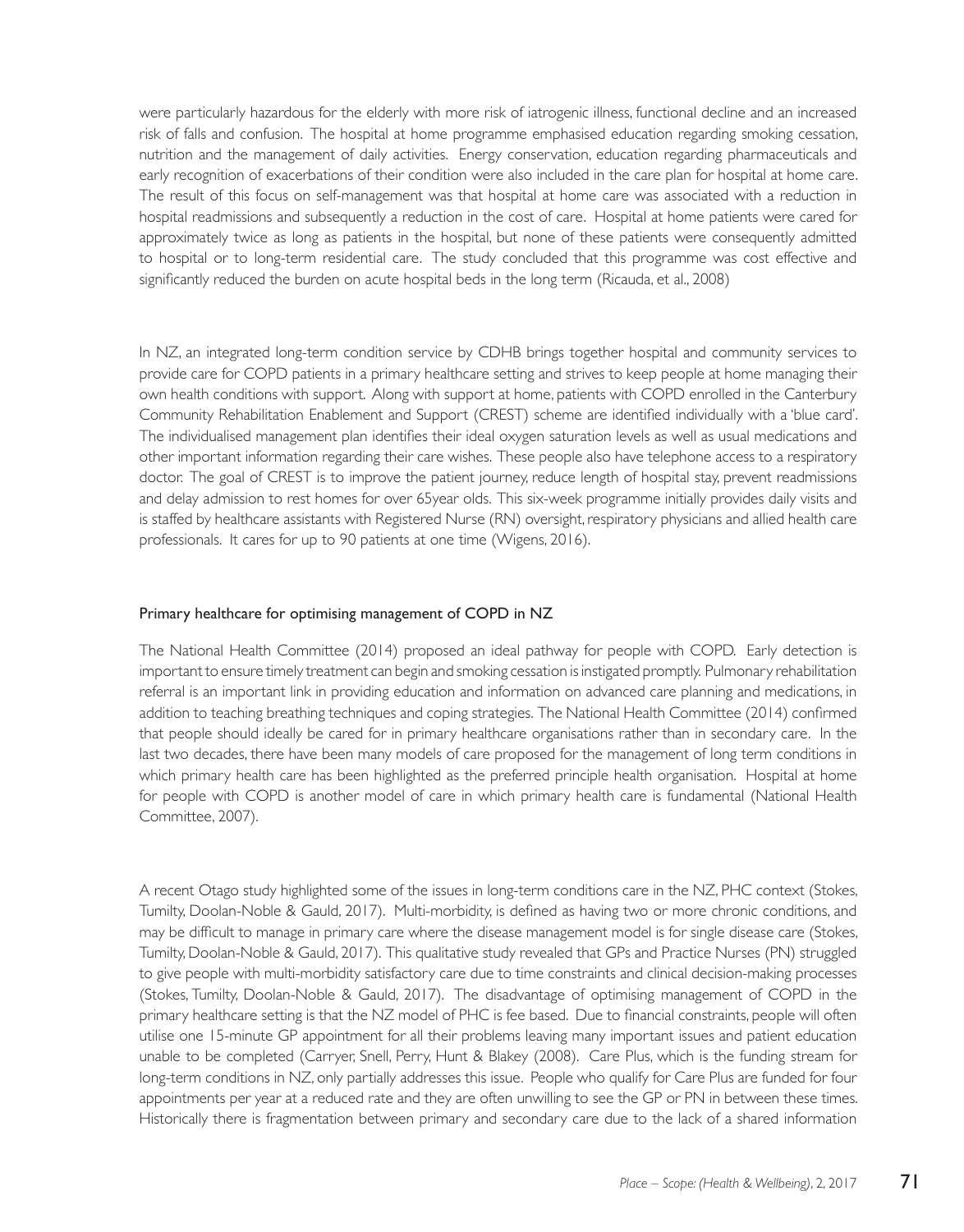Wagner (1998) suggests that long-term condition management should be delivered by multi-disciplinary teams with clear roles, good communication and a willingness to work together to provide patient centred care. Utilising a case management model of care for people with moderate to severe COPD, within a hospital at home framework that is based in PHC with secondary care support, may be a successful model of care for those with moderate to severe COPD (Askerud & Conder, 2016; Coleman, Austin, Brach & Wagner, 2013).

#### COPD patients' perspective on hospital at home care

Research by Williams, Hardinge, Ryan and Farmer (2014) found that readmissions to hospital for COPD occur in one in three people. This research, working on the understanding that early detection of COPD exacerbations is crucial, attempted to understand the reasons why people did not seek help for their exacerbation early. The researchers recruited 44 people with COPD in the UK and found that people often delay seeking medical help, as they preferred to manage their exacerbations alone first. Despite the fact that this delay sometimes meant an ED visit, the research found that people were mostly confident to manage exacerbations at home and would seek help if this did not work. The research concluded that that there was a need to acknowledge the patient's own expertise in COPD and that the patient may be the best predictor of their own health and exacerbation status (Williams, Hardinge, Ryan & Farmer, 2014).

In a similar study Lowey, Norton, Quinn and Quill (2014) also found that people with end stage COPD had an overwhelming desire to avoid hospital, which caused them to delay seeking care in fear of receiving a serious diagnosis. These researchers interviewed 20 participants who had multiple hospital admissions for COPD and found that the participants viewed a hospital admission as a setback. While COPD patients often felt that they had no control over the progression of their disease, they could control when they sought help for their symptoms and would frequently wait until their health status was unbearable before seeking help. This research found that home based palliative care meant they could manage their symptoms, retain functional ability and self-manage their conditions with support if required (Lowey, Norton, Quinn, & Quill, 2014).

Moving the burden of care to family members was a frequently voiced concern regarding hospital at home care (Leff et al., 2008). Australian research by Leff et al., (2008) looked at the stress experienced by family members and compared them to family members whose loved ones were receiving traditional care in hospital. This study looked at 214 patients who required acute hospital admission for respiratory conditions who either were admitted to a hospital at home programme, or had an acute hospital admission. The stress of family members of both groups were compared together and it was found that family members of those who were looked after at home experienced lower stress. Fear of death, overall stress as a caregiver, loss of companionship and the logistics of hospital visiting were measured. The results suggested that the carers and families of those looked after in hospital experienced greater stress than those cared for at home (Leff et al., 2008).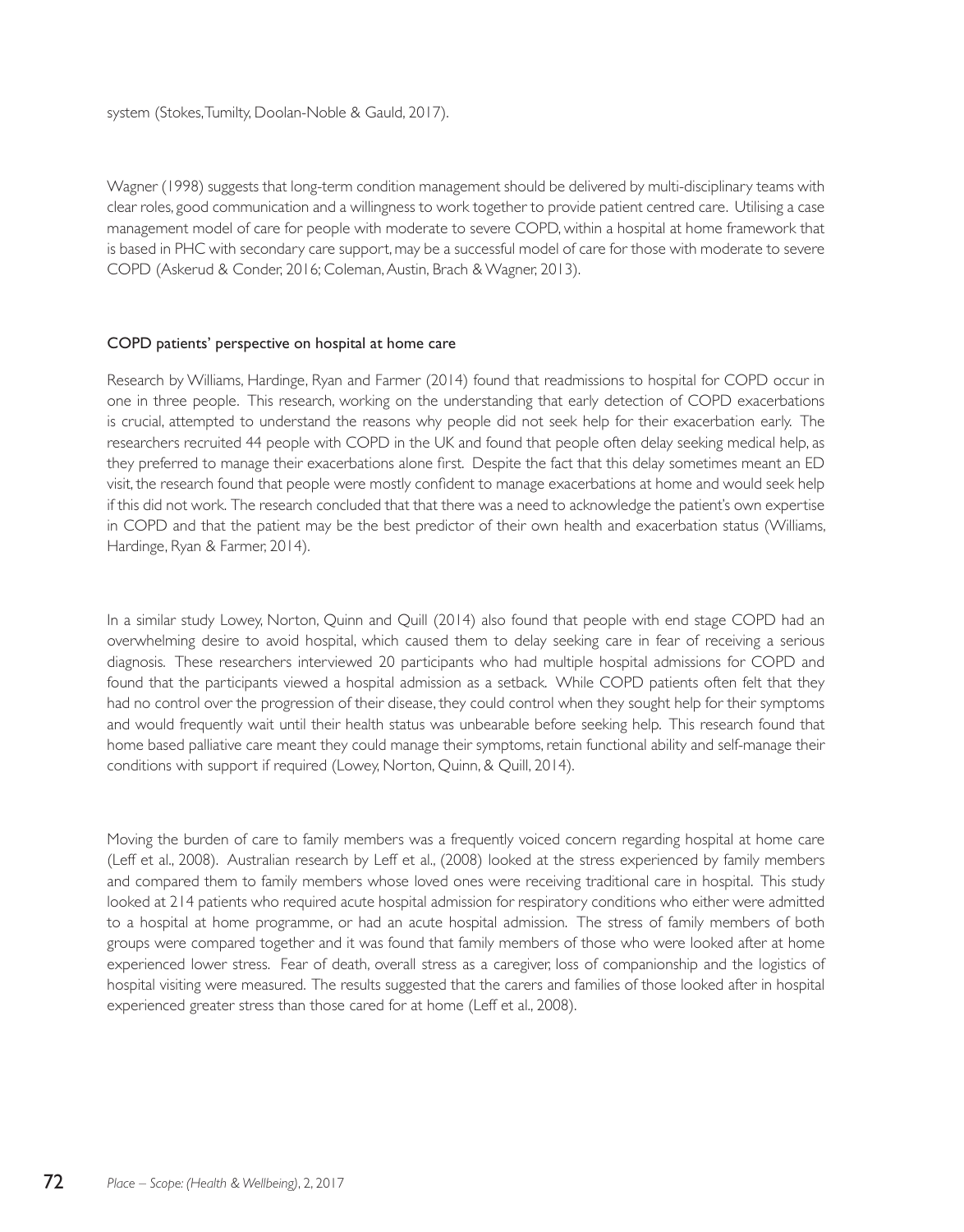# **CONCLUSION**

Increasing numbers of COPD presentations to hospital emergency departments mean that worldwide strategies have been developed to try to reduce the burden on our healthcare system. Wagner's (1998) Chronic Care Model suggests primary healthcare organisations develop their long-term conditions programmes to work collaboratively with people in their own homes and communities. PHC organisations have capacity for early diagnosis of COPD, smoking cessation programmes and the ability to refer to pulmonary rehabilitation to provide support and education for these people. Historically, successful hospital at home models of care involve multi-disciplinary teams caring for people with COPD in their own homes using a case management model of care. Providing medications for exacerbations and developing acute and long-term care plans can give people with COPD knowledge and control over their health and allow them to improve the management of their condition. Integrated information databases between primary and secondary healthcare institutions ensure that care institutions can provide seamless care. With support and education, people with COPD and their carers may be able to care for themselves more effectively at home avoiding hospital admissions and the resulting risks and stress of hospital care. International studies, and our own successful CDHB respiratory service suggest that hospital at home is an important model of care and additional research could be undertaken in New Zealand to further develop this as an alternative model of care for people with moderate to end stage COPD.

Anna Askerud is a senior lecturer at Otago Polytechnic School of Nursing in Dunedin. She also works as a casual staff nurse at the Dunedin hospital emergency department. Anna worked for many years at a large primary care facility in Dunedin and helped develop a long term conditions programme and a pathway of care for those with chronic obstructive pulmonary disease.

Correspondence to Anna Askerud, School of Nursing, Otago Polytechnic, Private Bag 1910, Dunedin, New Zealand. Email: anna.askerud@op.ac.nz

#### REFERENCES

Askerud, A. & Conder, J. (2016). Nurses' role in long-term conditions care. *Kai Tiaki Nursing New Zealand, 22* (10), 16-17.

Carryer, J., Snell, H., Perry, V., Hunt, B. & Blakey, J. (2008). Long-term conditions care in general practice settings: Patient perspectives. *New Zealand Family Practice, 35* (5), 319-323.

Coleman, K., Austin, B. T., Brach, C. & Wagner, E. H. (2013). Evidence on the Chronic Care model in the new millenium. *Health Affairs, 28* (1), 75-85.

Corsello, P. & Tinkelman, D. (2008). Optimising disease management of chronic obstructive pulmonary disease. *Disease Management & Health Outcomes, 16* (5), 289-296.

Jalota, L. & Jain, V.V. (2016). Action plans for COPD: Strategies to manage exacerbations and improve outcomes. *International Journal of COPD, 11*, 1179-1188.